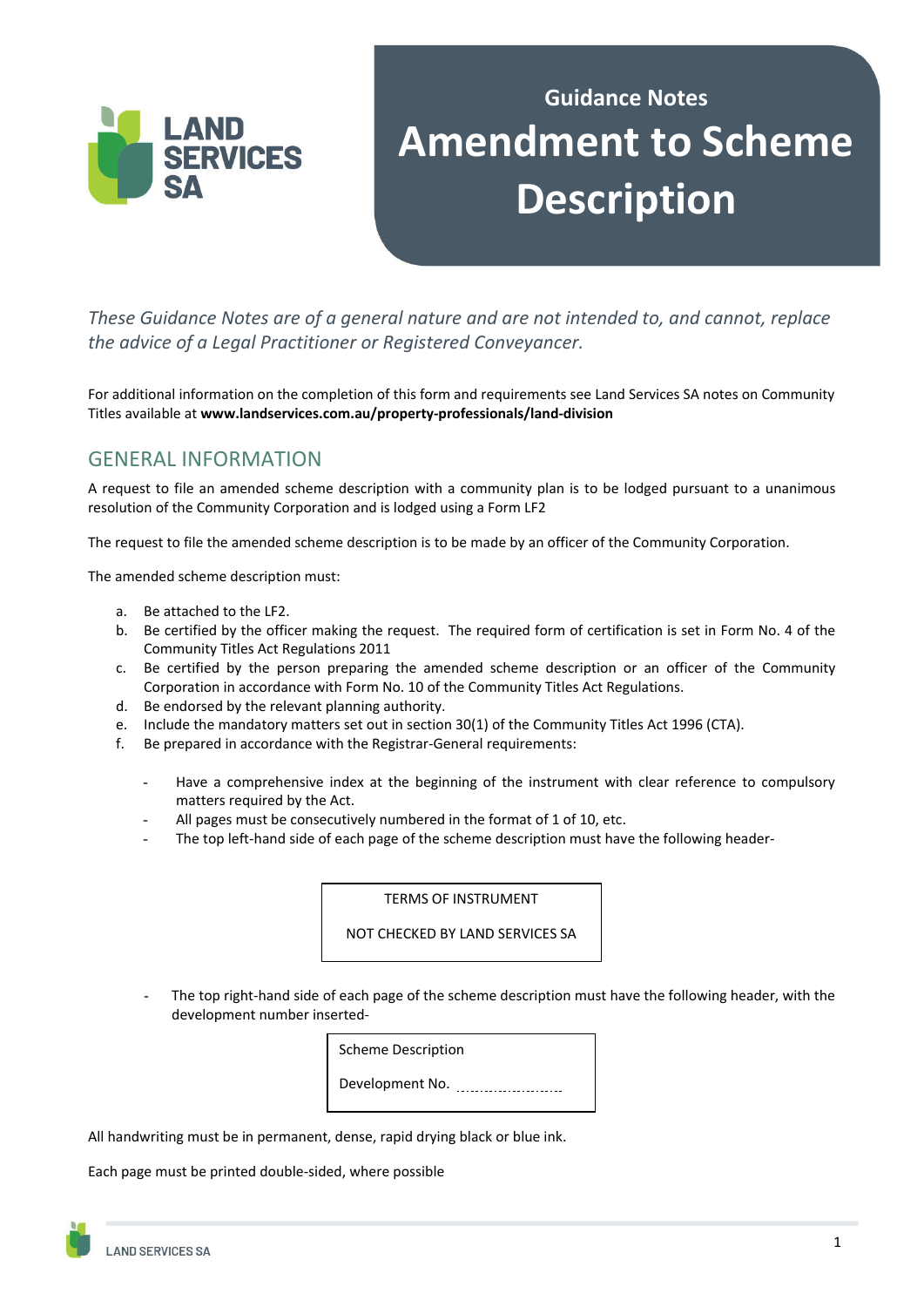# EXPLANATION OF FORM

#### **Heading**

Delete the inapplicable.

#### Instrument number

Insert the number of the scheme description being amended.

#### Plan number

Insert the number of the plan the amended scheme description relates to.

## Application to Registrar-General

Application in accordance with Form No. 4 of the Community Titles Act Regulations is to be completed by an officer of the Community Corporation.

## Supporting documentation lodged with application

Insert reference to supporting documentation that is required to be lodged with the application. Amendment to scheme description must include

 A copy of the scheme description certified by the officer making the request must be attached to the LF2. The form of certification is set out in Form No. 4 of the *Community Titles Act Regulations 2011*. The required form of certification is

*This is the copy of the scheme description referred to in the attached certificate.*

*[Signature of officer]*

 $\overline{a}$ 

- A copy of the unanimous resolution or
- Where the variation is pursuant to a court order a copy of the court order must be attached.

## Consenting Parties

Consents to the amendment are required from those parties described in section 32 of the CTA. As there is no prescribed consent form, the consents are to be completed on a B1 Annexure form and attached to the LF2.

# **ANNEXURE**

An annexure sheet to an instrument must:

- a. be in the format of Form B1 and identified therein as an annexure to the parent instrument;
- b. be referred to in the body of the instrument where there is insufficient space;
- c. be affixed securely and permanently to the top left-hand corner of the instrument. The annexure and instrument must not be bound;
- d. comply with requirements in Form B1 Guidance Notes.

When an additional or inserted sheet being a *certificate, statutory declaration or writing* of a similar nature is intended to form part of an instrument ensure:

- a. it is affixed securely and permanently to the top left-hand corner of the instrument; and
- b. the printing or handwriting thereon is clear and legible and in permanent form.

The Registrar-General may refuse to accept for registration any instrument, annexure sheet or additional or inserted sheet that does not comply with the provisions of these standards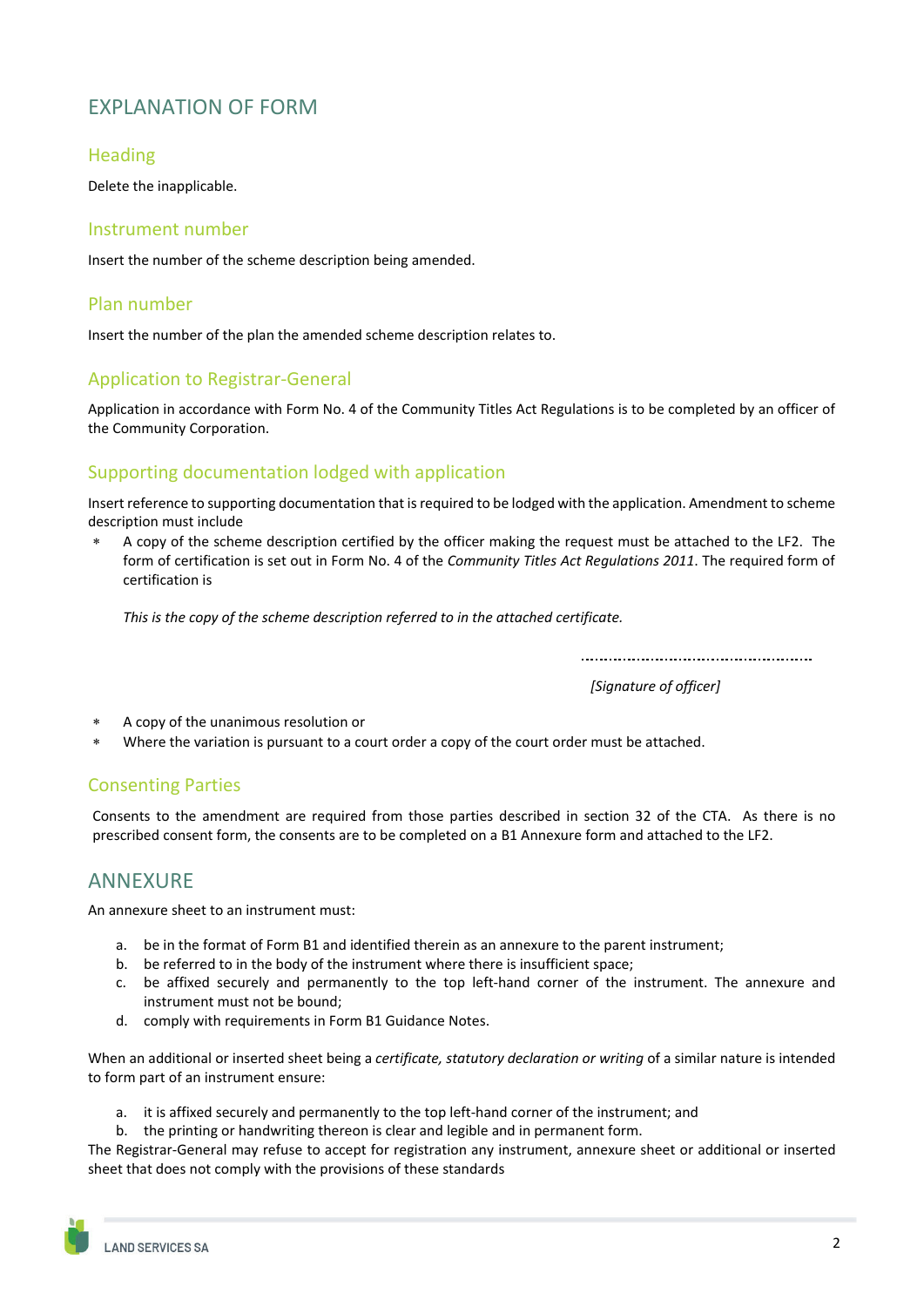# VARIATION OF BY-LAWS

#### GENERAL INFORMATION

A request to file a Variation of the by-laws with a community plan is lodged using Form LF2.

The variation is to be made pursuant to:

- a. A unanimous resolution of the Community Corporation where the variation affects the value of voting.
- b. A special resolution of the corporation, where the variation does not affect the value of the voting.
- c. An order of court.

Variations pursuant to a resolution of the corporation must be lodged in the Land Services SA within **14 days** of the resolution being passed.

A variation made pursuant to a resolution of the Community Corporation is to be made by an officer of the corporation.

If the variation is pursuant to an order of court, a copy of the order is to be lodged with the LF2.

The varied by-laws attached to the LF2, unless otherwise provided for in any court order:

- a. Must be certified by the officer making the request in accordance with Form No. 5 of the Community Titles Act Regulations.
- b. Must be certified by the party preparing the varied by-laws or by an officer of the Community Corporation in accordance with Form No. 10 of the Community Titles Act Regulations.
- c. Must be prepared in accordance with the Registrar-General requirements:
	- Have a comprehensive index at the beginning of the instrument with clear reference to compulsory matters required by the Act.
	- All pages must be consecutively numbered in the format of 1 of 10, etc.
	- The top left-hand side of each page of the by-laws must have the following header-

TERMS OF INSTRUMENT

NOT CHECKED BY LAND SERVICES SA

The top right-hand side of each page of the by-laws must have the following header, with the development number inserted-

> By-laws Development No.

- d. Must include the mandatory matters as set out in section 34(2) of the Community Titles Act 1996 (CTA).
- e. May include those provisions set out in section 34(3) of the CTA

All handwriting must be in permanent, dense, rapid drying black or blue ink.

Each page must be printed double-sided, where possible.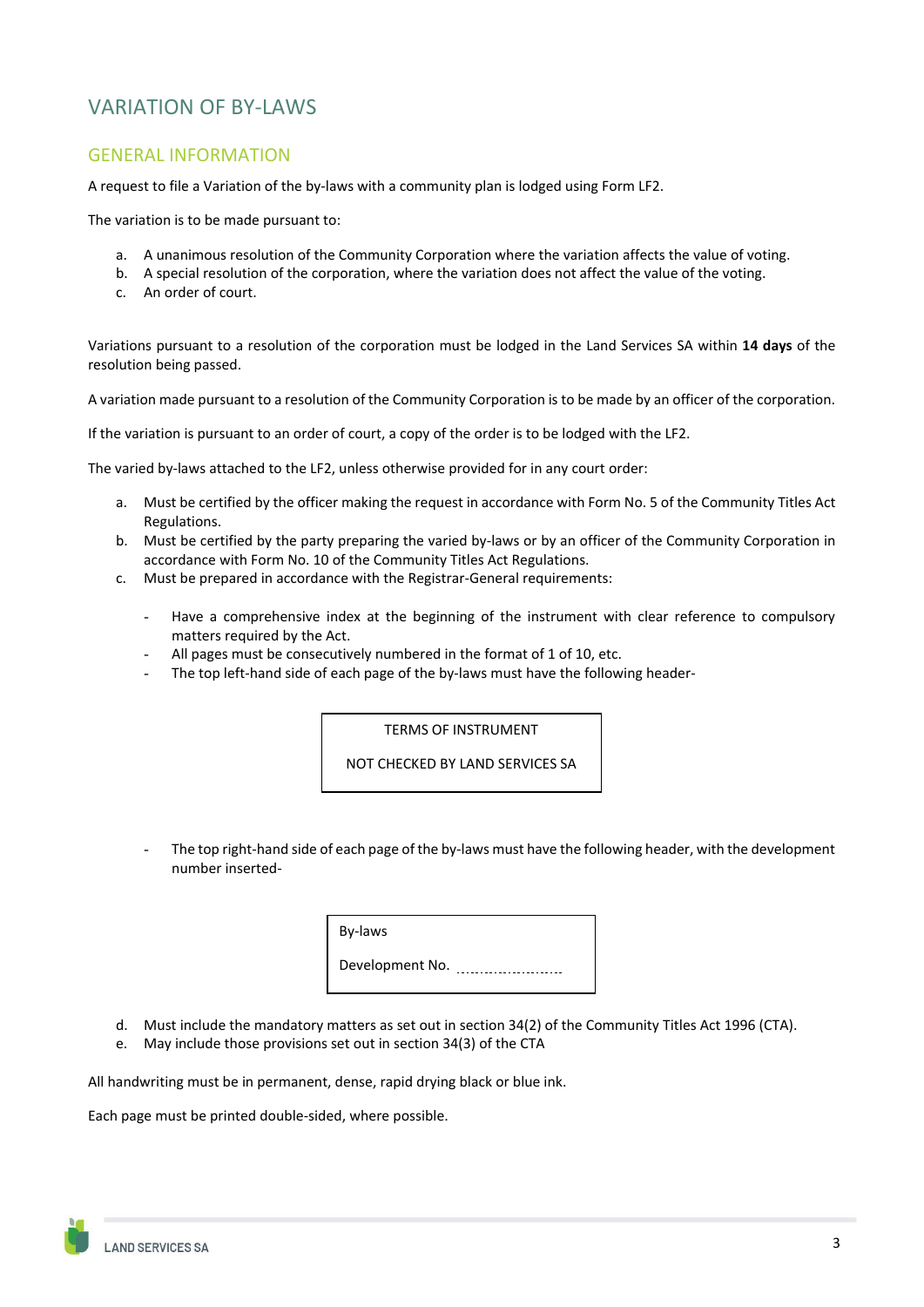# EXPLANATION OF FORM

#### Heading

Strike through the inapplicable.

#### Instrument number

Insert the number of the by-laws being varied.

#### Plan number

Insert the number of the plan the varied by-laws relate to.

## Application to Registrar-General

Application in accordance with Form No. 5 of the Community Titles Act Regulations is to be completed by an officer of the Community Corporation.

## Supporting documentation lodged with application

Insert reference to supporting documentation that is required to be lodged with the application. Variation of by-laws must include

 A copy of the varied by-laws certified by the officer making the request must be attached to the LF2. The form of certification is set out in Form No. 5 of the Community Titles Act Regulations. The required form of certification is:

*This is the copy of the by‐laws referred to in the attached certificate.*

*[Signature of officer]*

 $\overline{a}$ 

 A copy of the resolution certified by the officer making the request must be attached to the LF2. The form of certification is set out in Form No. 5 of the Community Titles Act Regulations. The required form of certification is:

*This is the copy of the resolution of the corporation referred to in the attached certificate.*

 $\overline{a}$ 

*[Signature of officer]*

Where the variation is pursuant to a court order a copy of the court order must be attached

The Registrar-General may refuse to accept for registration any instrument, annexure sheet or additional or inserted sheet that does not comply with the provisions of these standards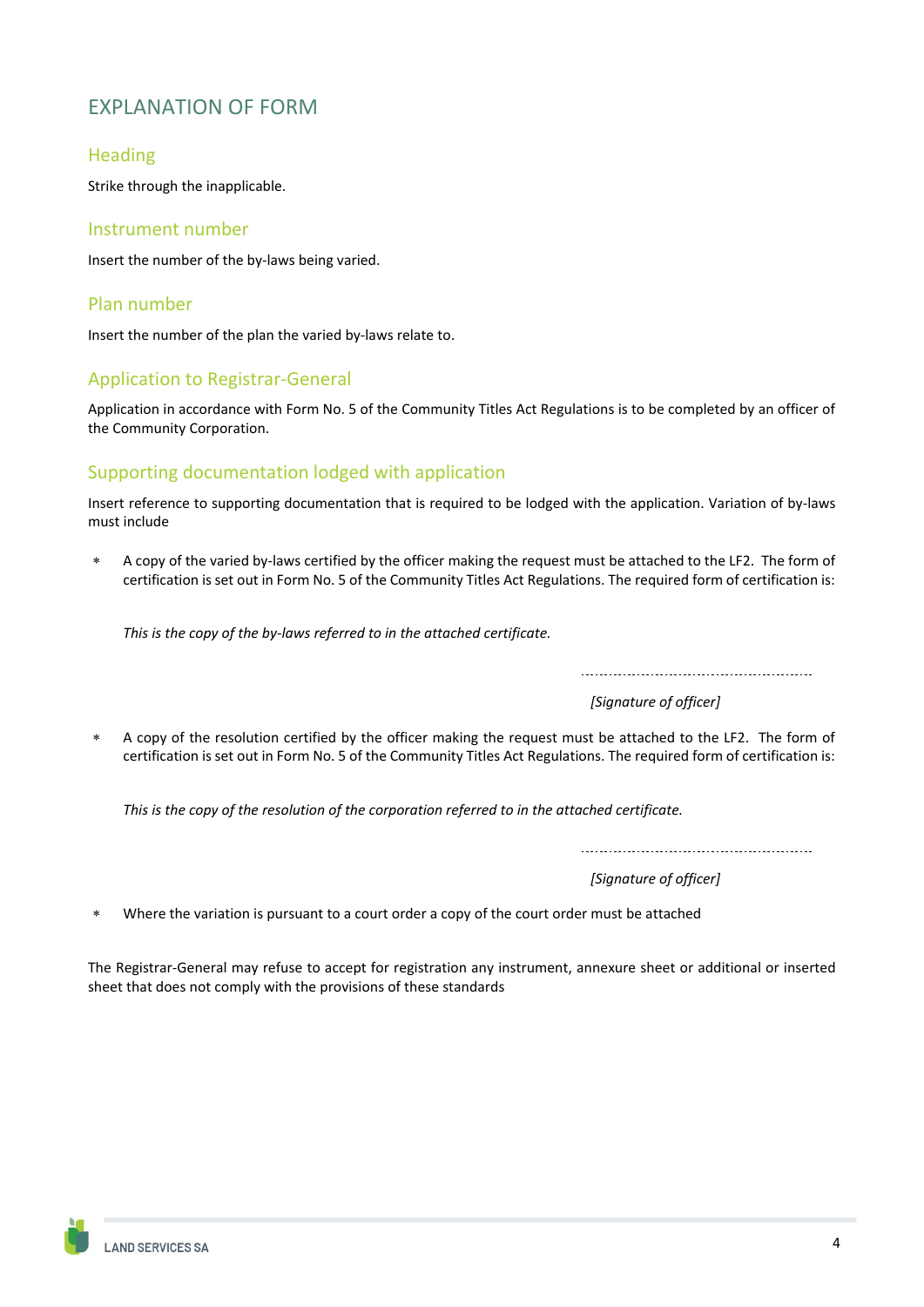# VARIATION TO DEVELOPMENT CONTRACT

#### GENERAL INFORMATION

A request to file a variation to development contract with a community plan is to be lodged on a LF2 Form pursuant to:

- a. an agreement between the Community Corporation and the developer1, and
- b. the passing of a special resolution by the corporation authorising the agreement, to vary.

The request to file the variation is to be made by an officer of the Community Corporation and must be lodged in the Land Services SA (LSSA) within **14 days** of passing the resolution.

The varied development contract must:

- a. Be attached to the LF2
- b. Be certified by the officer making the request. The required form of certification is set in Form No. 6 of the Community Titles Act Regulations.
- c. Be certified by the person preparing the varied development contract or an officer of the Community Corporation in accordance with Form No. 10 of the Community Titles Act Regulations.
- d. Include the mandatory matters as set out in section 47 of the Community Titles Act 1996.
- e. Be prepared in accordance with the Registrar-General requirements:
	- Have a comprehensive index at the beginning of the instrument with clear reference to compulsory matters required by the Act.
	- All pages must be consecutively numbered in the format of 1 of 10, etc.
	- The top of left-hand side of each page of the development contract must have the following header-

TERMS OF INSTRUMENT

NOT CHECKED BY LAND SERVICES SA

The top right-hand side of each page of the development contract must have the following header, with the development number inserted -

Development Contract

Development No.

All handwriting must be in permanent, dense, rapid drying black or blue ink.

Each page must be printed double-sided, where possible.

# EXPLANATION OF FORM

#### **Heading**

Strike through the inapplicable.

#### Instrument number

<sup>1</sup> Definition of "developer" see section 46 of the *Community Titles Act 1996*